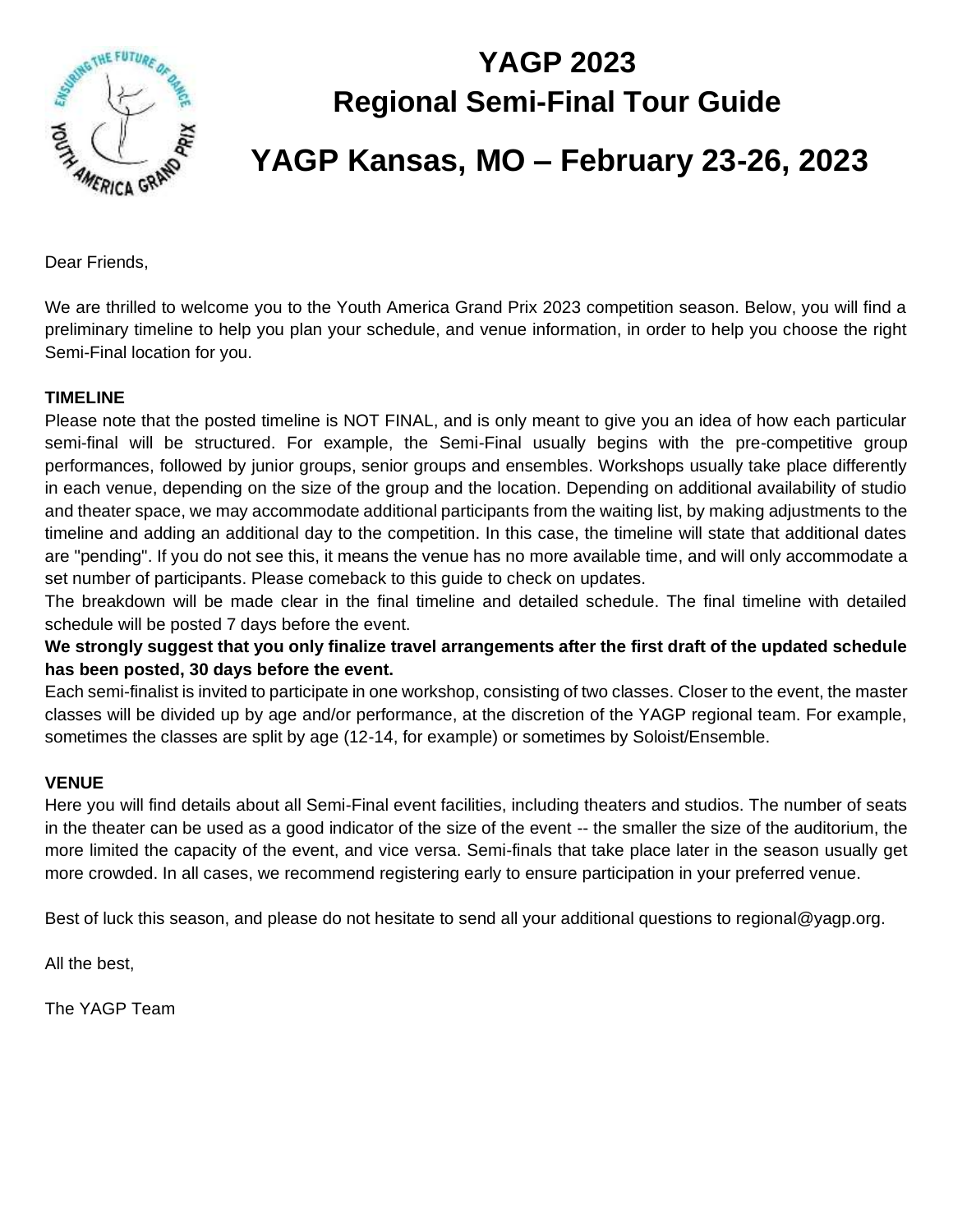## **YAGP 2023 Kansas City, MO Important Information**

#### **About the Venue:**

The Folly Theater is an historical, professional venue, located in the heart of the Kansas City Downtown. Blocks from the Power and Light District, there are a number of dining options a short walk away, as well as a convenient streetcar that can take riders through the downtown area free of charge. There are various hotel options, within a half-mile radius of the theater, but availability may be limited because of various events going on in Kansas City at the same time. Keep in mind, flights to Kansas City are not as frequent as some of our other locations.

#### **Theater:**

**Theater:** Folly Theater **Address**: 300 W 12th St, Kansas City, MO 64105 **Website:** <http://follytheater.org/> **Stage Size:** 34' X 21'.9" **Auditorium Size**: 1,078 **Nearby restaurants**: A variety of options within a short walking distance from Theater **Parking**: Public parking is available one half block west of the theater. Additional public parking is available at 12th & Broadway and at 12th & Central/Wyandotte in the lot under Barney Allis Plaza



### **Studios:**

**Studios**: Kansas City Ballet School **Address**: 500 W. Pershing, Kansas City, MO 64108 **Website:** <http://www.kcballet.org/school/> **Parking:** Onsite parking available free of charge